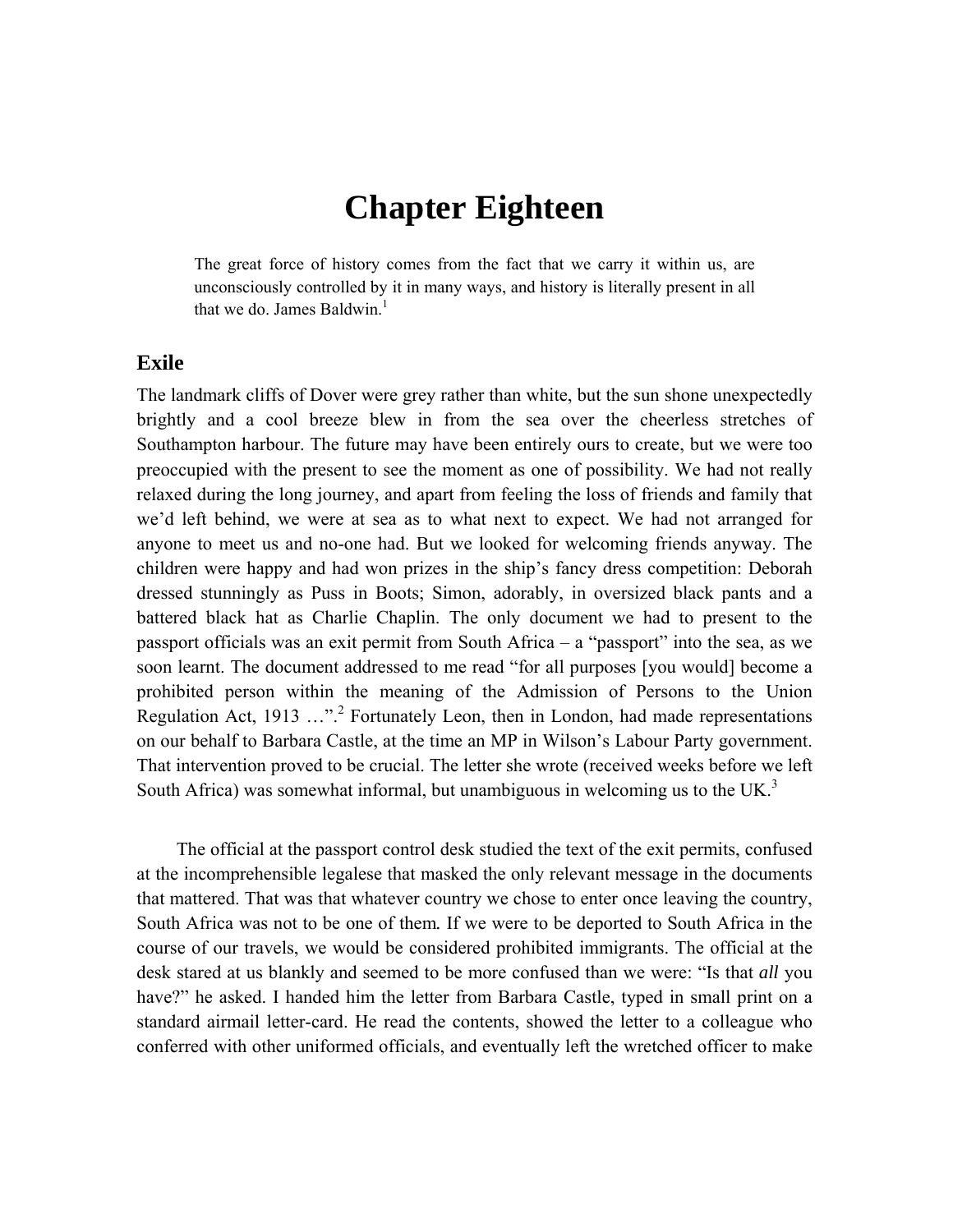a decision on his own. Fortunately, bureaucracy has its own protocol for dealing with the complicated. Unable to cope with a situation beyond the immigration rulebook, he copied the letter (avoiding any communication with the Home Office, which was likely to be lengthy and possibly unproductive), handed back the original and sent us on our way without further comment. We were too confused to appreciate the rare bureaucratic miracle we had just witnessed, and anxiously turned our attention to retrieving the nine suitcases that we had hastily packed before leaving.

The train ride into London was calming, the scenic fields and the neat farms a welcome distraction from the throbbing thoughts about where we might eventually live, work and send the children to school. I looked at Philippa and the two children in the opposite bunk, thinking how much simpler it would be if we could all sit on these seats forever and watch the green fields and homely farmhouses pass by. I realize now how anxious we were at leaving South Africa and can imagine how much greater that anguish would have been had we been aware of the objections of the special branch to our leaving the country, something I found out much later, while writing this memoir.<sup>4</sup> The special branch had "information", that I was already involved in working for the SACP and informed the Minister of Justice that on leaving the country I would only add to the exile agitation against the government. Fortunately, for reasons unstated in my security file, the minister eschewed this advice.

On our arrival at Waterloo station in London, we took a cab to North Wembley, where two close friends, Reuben and Alma Ruff, both of them members of COD and themselves exiles, took care of our immediate needs and temporary employment. They lived on the outskirts of London, a train's ride from Oxford Circus along one of the Underground lines, past place-names of stations like Kensal Green, Willesden and Harlesden that were soon to become familiar. The arrangements they made for our living accommodation were resourceful, if not a little bizarre. Through "friends of friends", they arranged an exchange of services in which we were to manage a men's clothing store in return for accommodation above the shop. It was payment in kind with a little extra for food. The store was originally a semi-detached dwelling, "three-up and two down". The space downstairs had been converted into a retail shop, divided at the rear-end of the front room by a blue fringe of beaded strings, serving as a curtain to conceal a primitive office and the stairway leading to the living quarters upstairs. The house and shop were a throwback to 1910, evocative of H.G. Wells' novel, *The History of Mr Polly*. In that novel, Alfred Polly, a laconic assistant in a draper's shop, was endlessly urged by the owner of the store to "look smart" and "come forward" to the front to serve the waiting customers. I was always fascinated by these quaint commands and on the rare occasions when more than one customer entered the shop, we alternated in shouting, "Forward Please!" … "Look Smart!"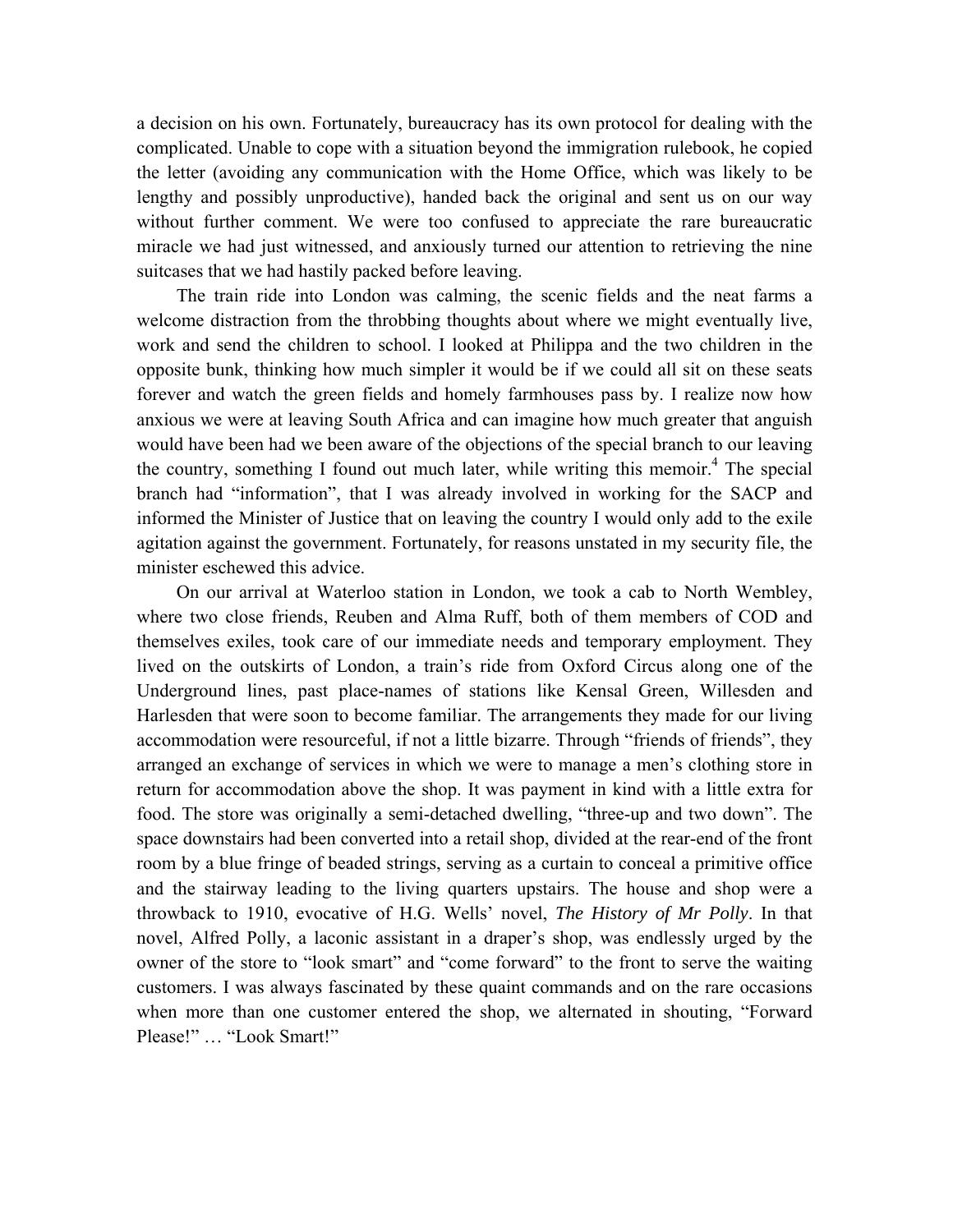The arrangement lasted for approximately six weeks when I found a temporary teaching job at a high school in Lambeth, a stone's throw from the banks of the Thames. The school was named after an educationally minded family called Beaufoy. The Beaufoys had owned a vinegar factory in the borough since the eighteenth century and the school was probably named after a nineteenth century ancestor, Mark Hanbury Beaufoy, who had fought in the South African War. At the school, each grade was divided into ten learning streams, starting with the brightest and ending with the least able students. As I was the newest teacher (on "supply") I was given the tenth stream to teach. The boys struggled to understand my South African accent and I had difficulty in discerning their clipped London speech and getting used to the rhetorical question "didn't I" at the end of each sentence: "I handed a note to the secretary, didn't I". They were curious about my ignorance of ordinary English expressions like their saying good night in the middle of the afternoon and calling supper "tea", but we eventually got on well together, especially after I realised that I needed to explain the reasons why I wanted them to do what I asked of them. This change from the command system to the request mode was a cultural shift, difficult to make.

I taught at the Beaufoy School for four days a week as a part-time history teacher. The change from salesman to "supply teacher" meant leaving the quaint clothing store in Wembley to live in a new neighbourhood and finding new schools for the children. Once again, we exchanged our services for living space. This time, we served as temporary child minders, looking after Stephen and Amanda Kitson, then aged about ten and seven respectively, while their mother, Norma, was away. David Kitson had been sentenced to life imprisonment for his participation in Umkhonto we Sizwe and we were pleased to be of help to Norma and to have a temporary place to stay in North London. He and I had shared a cell at Pretoria Local.

The accommodation near Temple Fortune in North London was grand, but although the idea of the exchange was economically sound, it was impracticable. Beaufoy School was situated across the river in South London, involving long commuting and logistical problems in taking the children to their schools in the morning and fetching them after work in the afternoon. After about five months – and not a moment to soon – the arrangement ended. The children were lively, but in our hair. Norma had returned to the flat and I was offered an interesting job as a lecturer in economic history at a college in Bromley, Kent. Added to this, Philippa was pregnant.

We left the Kitsons' apartment to live nearer the college, in Petts Wood, West of Bromley, a quaint but suffocating middle-class village along the commuting corridor that stretched from Victoria Station to Orpington.<sup>5</sup> Our change of location involved yet a new choice of schools for Deborah and Simon, and further adjustment to new friends and teachers. Our hands were full, especially with the arrival of Jessica Helen in August 1969.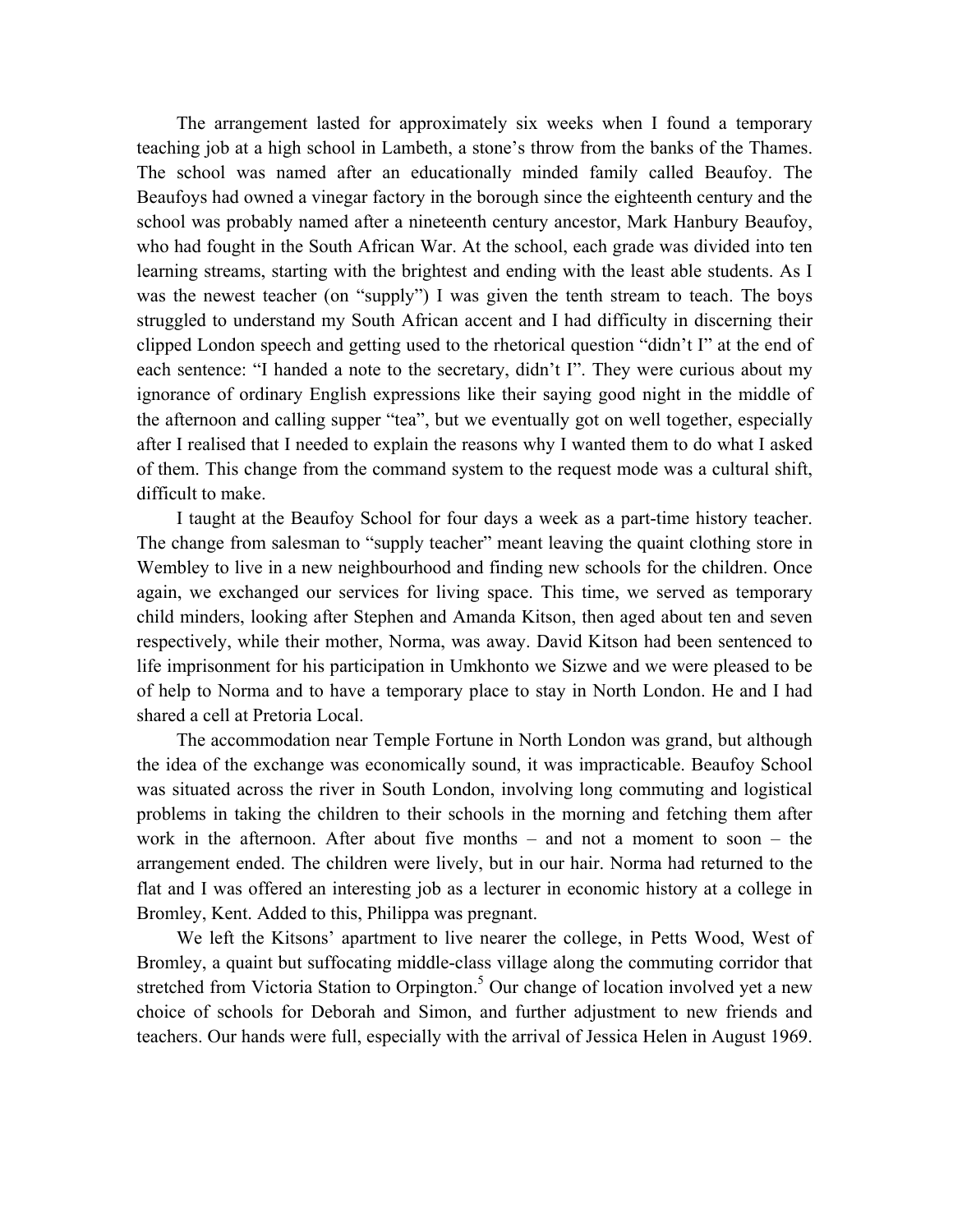She was named after Helen Joseph, a long time friend and comrade, whose stoic fight for human rights we all admired. $6$ 

At the weekends and on some evenings, I spoke at meetings of the British Anti-Apartheid Movement in and out of London. Public speaking was not my forte and I accepted as few invitations as possible. But the list of meetings I addressed was longer than I realized, for garbled reports of the meetings were sent back to South Africa by the special branch for my security files. Two of these sessions were particularly memorable. I had been out of prison for about four months and was visibly nervous, which was noticed by the audience at Ruskin College, David Kitson's alma mater. The memory of jail was still fresh in my mind and I must have spoken with some passion, because I received a generous ovation from the student audience. Quite the reverse occurred at the meeting in the Hornsey Town Hall, where I gave the same speech to the audible snores of a more elderly and less empathetic audience. Soon afterwards I addressed a session of the United Nations Special Committee on Apartheid (held in London) on the conditions of political prisoners in South Africa's gaols.<sup>7</sup> It was a daunting occasion with the audience bursting at the seams of the huge hall in Central London, but my fears that my presentation would be seen as overly emotional were unfounded. The response was warm and positive and the audience welcoming. After that I had little time to interact with the British public, as in August 1968 I applied to the UN for a fellowship at the London School of Economics.

It was an inauspicious time to enter any university. The LSE was occupied by protesting students – partly in solidarity with the worker and student movements in Europe and the anti-Vietnam war protests in the USA. Earlier, at the LSE, there was a more specific student challenge to the director, Walter Adams. He had been nominated for this position in 1966 in the face of opposition from protesting students for his past record as director of the University College in Rhodesia. His appointment to the LSE prompted further protests, including a five-day "sit-in" (a euphemism for the more militaristicsounding word "occupation") and served as a dress rehearsal for the 1968 protests. The result was that when I arrived at the LSE in August 1968, it was "occupied". It was hardly the moment to read for a PhD in Economic History.

Protests that year were all around me. At the Bromley College of Technology, where I taught part-time, the administration and staff were at the mercy of students who strutted in and out of classes, either to attend the endless meetings on the campus or to return to lectures when their meetings were over. At the LSE, "student power" asserted itself in the makeshift classrooms and "teach-in's at students" homes, and at the impromptu meetings around the university's forlorn buildings. On the pavements outside the campus there were literature stands with radical newspapers, books and pamphlets on sale. At times there were formal student-gatherings on the steps of the he university's dour urban campuses, but I hardly had time to attend them.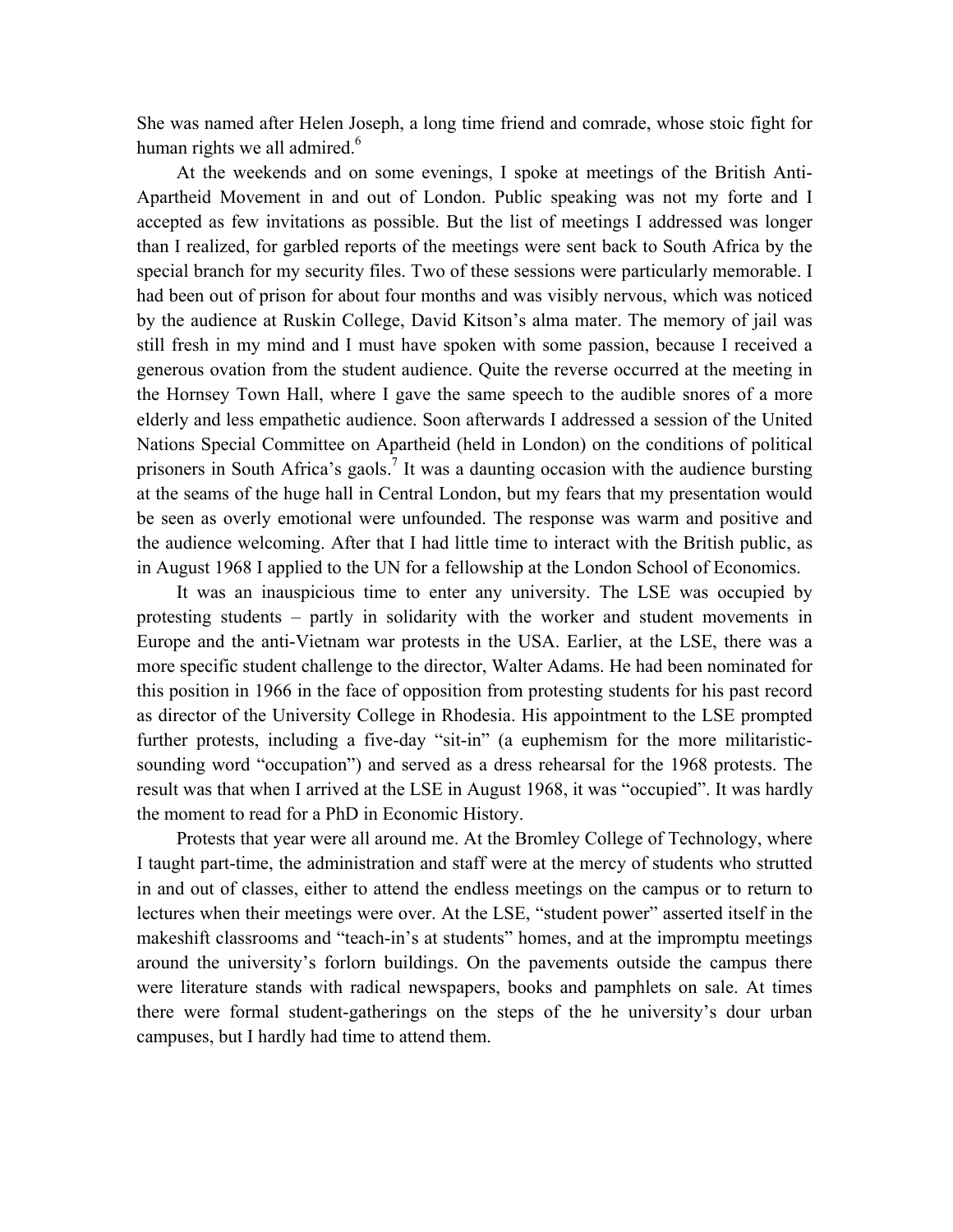As a result I saw little of the university at that time, except for attending economics and philosophy of history classes held in the lecturers' houses. In this way the students brought the struggle into the living rooms of their professors, raising the issues of the occupation whenever they could.

It would be an understatement to say that I found the students' situation confusing. Fresh from a struggle for basic human rights, it required an adjustment on my part to see the student protests as part of the universal conflict with capitalism, as they sometimes claimed. They seemed to me to be young and middle-class and to be neither poor nor homeless. Nor were they exploited – or fighting what I imagined to be a real revolution. On the contrary, they seemed to me to be in the wrong part of the world to feel the disempowering effects of colonialism, imperialism and racism, which they were very vocal in condemning. As far as I could see, they had the vote; they would enter the professions at the end of their studies; and if they had not already benefited from capitalism, they were likely to be the future recipients of all that the market offered. If their protest was a component of the wider struggle, I did not see it then. "Alienation" was the key word they used, identifying themselves with the workers who *were* actually alienated by their subordinate status in the labour market. In their eyes, knowledge itself had become a commodity and that the content of university education reflected only corporate need. They were outsiders in a process over which they had no control – either in the content of their courses or the determination of their curricula. They felt that they had been reduced to the status of commodities – as "so many graduates per year for the market" – and saw themselves as victims of the mindset of consumerism that they believed capitalism had created. Marcuse and Marx were their gurus. $8<sup>8</sup>$ 

I was wrong in diminishing their action as the luxury of the well to do. Their protests were genuine, even if their rhetoric was sometimes overblown. They were angry and disillusioned with "authority". I saw this in their dismissive attitude towards their lecturers, even those who were supportive of their cause. There was no mistaking their disdain for the hypocrisy of university principals, political leaders and governments, and their attributing their wrath to the "system", and all that was "bourgeois". A poster attached to the main entrance to the Sorbonne on 13 May 1968, where huge protests occurred, captured the mood: "Imagination is seizing power. We are inventing a new and original world". It was not so much a false dawn, as a belief that the world was theirs to conquer. Their grievances were real, but I was too recent a newcomer to appreciate that reforms that were not as basic as the right to vote were also important. I better understood the wider response to the irrationality of capitalism, the Vietnam anti-war protests and the reaction to the Soviet tanks that invaded Czechoslovakia in August 1968.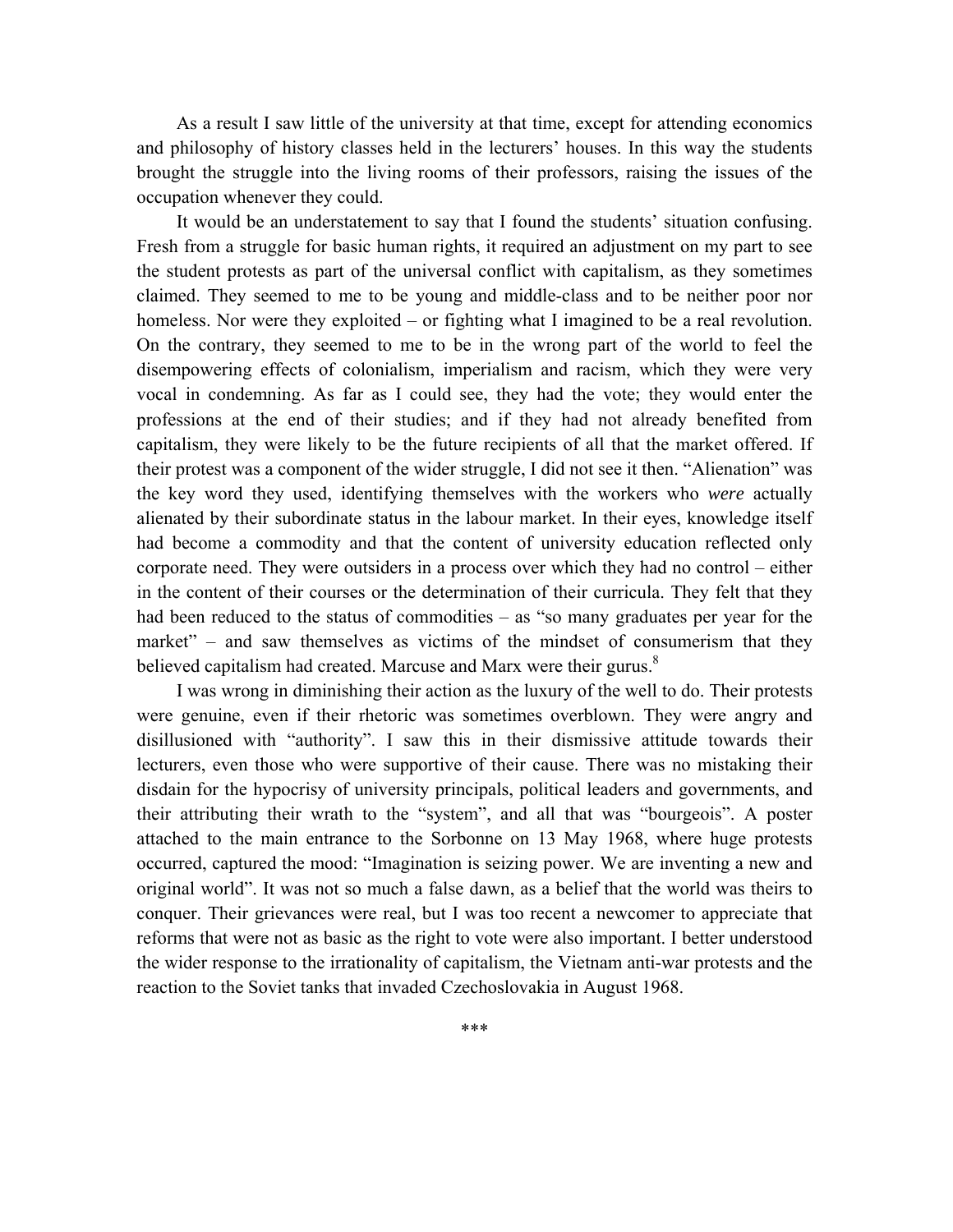The uprising in Czechoslovakia 1968 was a revelation to me. I did not believe the Prague Spring was likely to undermine that country's socialist integrity. On the contrary, I thought the slogan of "Socialism with a Human Face" (the metaphor for the reform programme of Czechoslovakia's Communist Party), quite appropriate. This was not well received by the fellow expatriates I spoke to, and I was rapidly disabused of my gullibility. I was clearly new to the international scene and was thought to be naive about the machinations of the imperialists, the CIA and MI6. The so-called reforms of Dubchek, they told me, would make the socialist regime in Czechoslovakia unsustainable, and would undermine the socialist sector of Europe. It would also provide a point of entry for NATO and Western capital.

Ideological and political solidarity in both the South African and international scenes were important when there was so little else for us to cling to. Dissent over Soviet foreign policy was discouraged because it was felt to be tantamount to climbing onto the anticommunist bandwagon. After that I voiced my views more subtly, but there may have been repercussions, about which I was not informed. For instance, I did not hear from the SACP or receive an offer of a holiday at a *dacha* in the former USSR (many exiles who had been in jail enjoyed that consideration). When Brian and Sonia Bunting formally asked me to become a member of the SACP in London in the late 1970s, they said I had been "overlooked".<sup>9</sup> At the time, I did not know whether it was better to be "redlined" for being a dissident or to be "overlooked" as they said I was, but in my own head, I never separated myself from the organization. As it happened, I was initially far too involved with making ends meet financially to support a growing family, teaching at the Bromley College of Technology and starting my research at the LSE, to dwell on the SACP's enigmatic silence.

Research for my dissertation was a distraction. It was impossible to attend lectures at the LSE campus in the autumn of 1968 while the "barricades" were in place, and I concentrated on gathering data for my dissertation.<sup>10</sup> The philosophy of history lectures in the professor's living room (in Hampstead) were particularly advantageous, as it was from a recommendation of a colleague in this stimulating class that I began teaching this subject at Enfield College, only parting company with Bromley in September 1972. Enfield College of Technology later became a polytechnic, and after that the Middlesex University. I stayed at Middlesex during all its changes of name and form during the Thatcher years, until 1991. But for one of the chance happenings that occur only a few times in life, I would have forgotten about the college at Bromley.

I enjoyed teaching there and made friends with many of the students and teachers. It was from one of these friendships that I learnt of a students' trip to Russia in 1972 and jumped at the suggestion that I join them. The opportunity did not come unconditionally, for it involved a commitment to take co-responsibility with a lecturer/colleague for the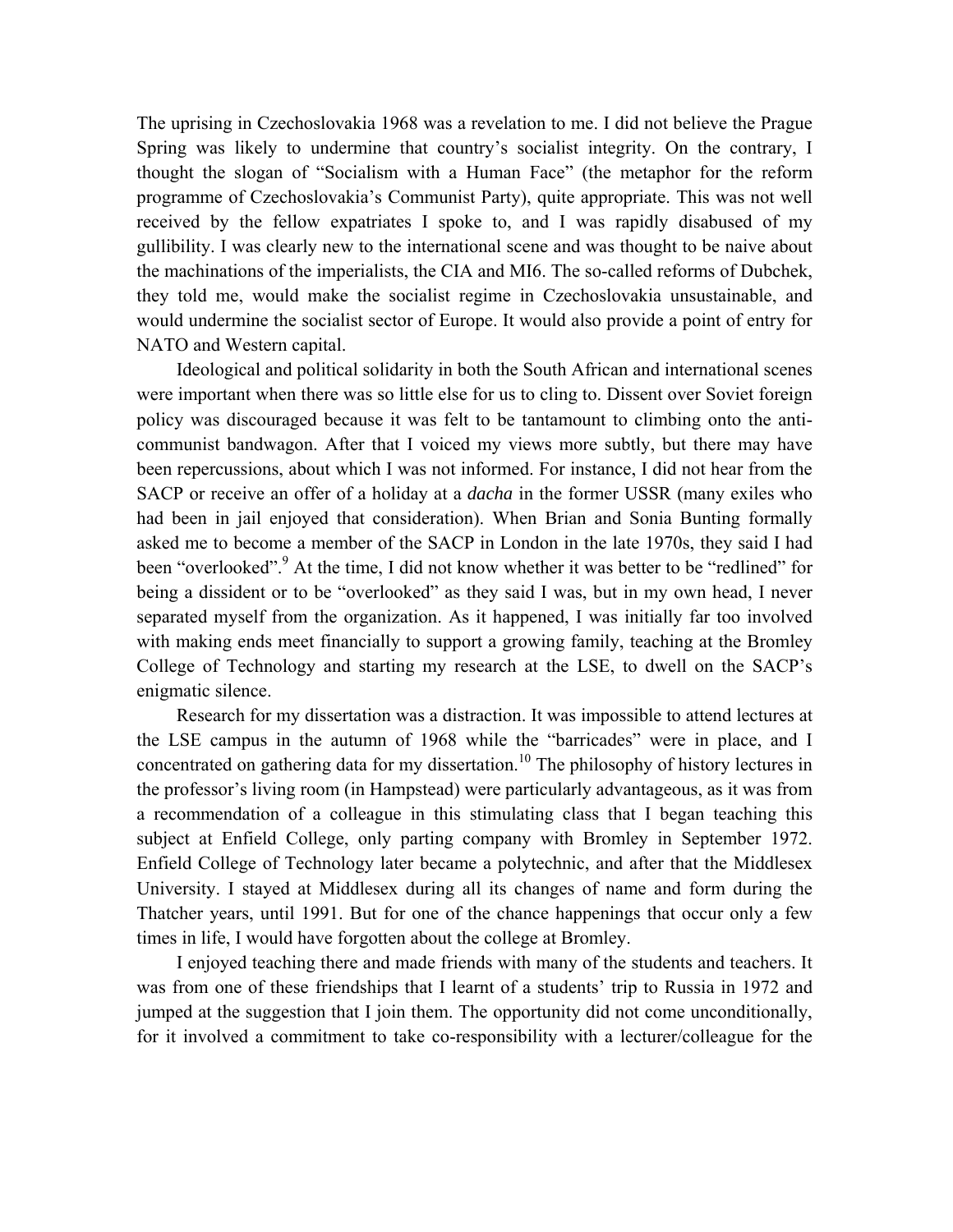oversight of about 20 adult students for the month-long trip. It seemed to be a tradition at the college to take a group of final year students on an annual excursion to Eastern Europe. For this an old double-decker bus was acquired. We drove all the way to Moscow and back through Poland, Germany, Brussels and France. The bus, on this occasion, was bought from the Local Authority in Leeds at a cost of ₤600. I had travelled on similar buses in London many times before (as a passenger) and had no doubt that the journey would be a rough one. On this occasion the seats were removed from the upper deck to provide a furrowed space on the floor for the students to sleep on. In the oblong space downstairs, there were austerely padded seats for the students to sit on either side of a small aisle. There was no door at the entrance. We cooked, ate and slept on the bus, much to the amusement of curious onlookers who gathered en route to inspect it. On more than one occasion they sarcastically referred to the vehicle as "the British hotel". The absence of a door was not so much an inconvenience as a security hazard, especially when we parked the bus in the towns – or at the camp-sites, which we used as rest-stops. The students, however, were trusting and usually positive in their attitude towards the native communities, referring to the local people as "foreigners". But their generosity in most respects was abundant.

There were a few problems before we left. I was licensed to drive in South Africa, but not in Britain or anywhere else. My driving test had been set for the week before we were due to leave and I anticipated the test with forebodings of failure and loss of face, wondering how I would cope if I failed. All along the students behaved as if they had no doubt that I would pass. But I was less sanguine and obessed with feelings of imminent failure. On D-day I drove to the testing grounds accompanied by my driving instructor who dismissed my fears, telling me firmly that it was natural that I would be apprehensive and that he had seen these antics in other learners many times before. I baulked at the word "learner". I had been driving for years! But he turned out to be correct about my being nervous. As soon as I arrived at the testing grounds, I forgot about the students' expectations and the consequences for the tour if I failed, and took the test with the confidence of one who had been born at the wheel. The students' relief was apparent when I arrived at the college, licence in hand. They burst into loud cheers and offered congratulations from all sides. I felt a little like Walter Mitty.

They were similarly tolerant over the debacle concerning my immigrant status at the Home Office. The question of my travel documents (more pertinently the absence of them) was a problem. Sitting at the wheel of the bus, my stateless position in the UK came home to haunt me. I had been granted entry to Britain and thought my documents sufficient to enable me to travel in Europe. The students were in high spirits as we inched our way along Bromley's busy High Street, waving to the pedestrians on the pavements as we went along. Through the open window of the driver's cabin I heard an elderly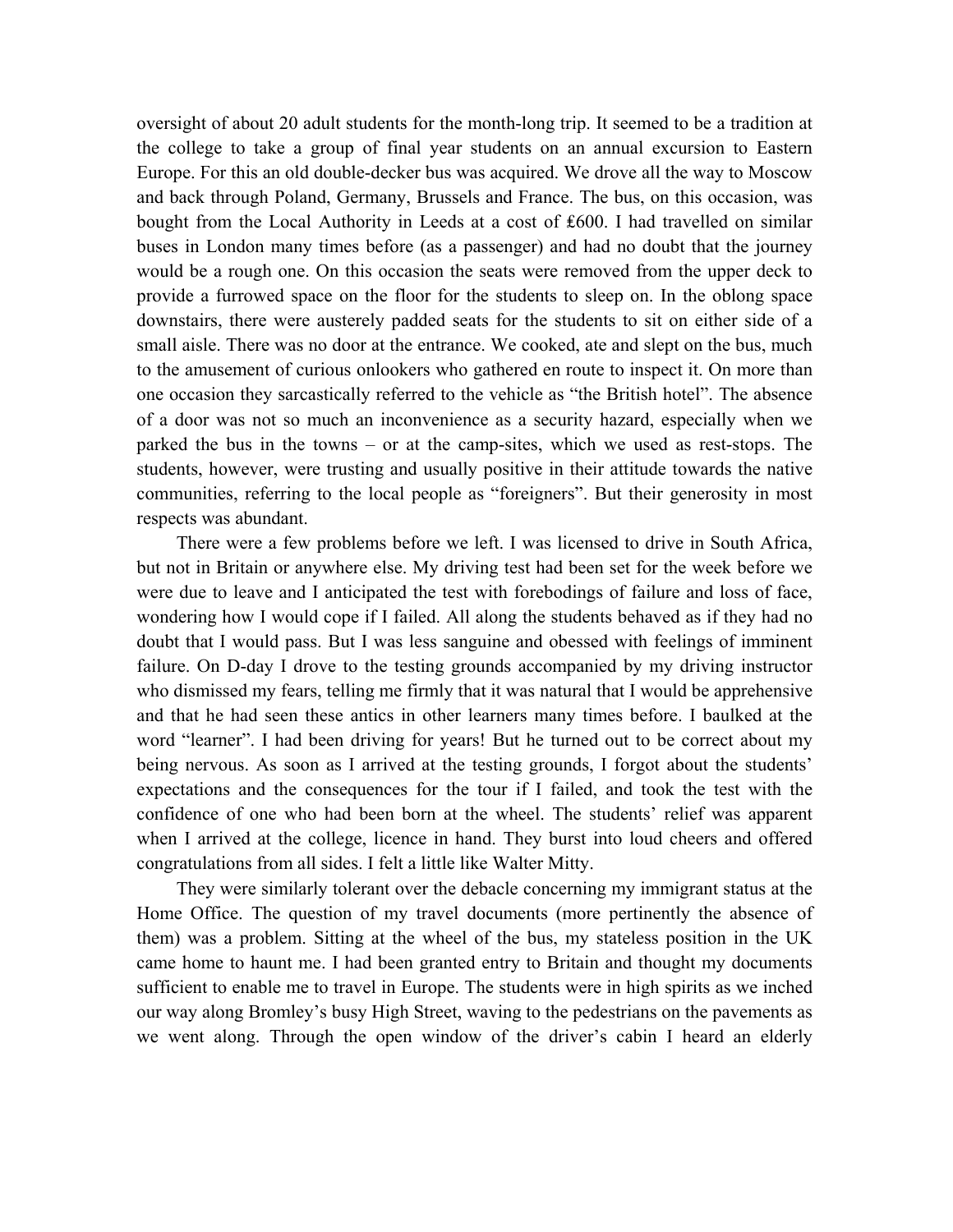commuter say to her companion as she pointed to the sign at the head of the bus, "this is not a local bus dear, it's going to Moscow". The British could be endearing and prepared for anything but what followed when we reached Calais was something that neither the students nor my colleague (Anthony Collyer, a quiet chemistry lecturer), could properly comprehend. We were stopped as we drove the bus off the ferry and asked to present our travel documents to a seemingly typical bureaucratic and prevaricating French immigration official. He turned out to be nothing of the sort. In perfect English he told me quite plainly that I had neither a valid passport nor a visa and that if I wanted to travel through France or any other European country I would have to obtain proper documents – in England!

That said, I was escorted from the bus to the same ferry that I had just come from. The students looked on aghast. With the permission of my keepers, I managed a hasty conversation with my co-driver Tony Collyer, who was paler than I'd ever seen him. I agreed to get all the necessary visas from the embassies in London and re-join the group in Munich first thing on the following Monday morning. The students similarly appeared to be in a state of shock, especially as they witnessed my being frog-marched under guard and in the public view to the waiting ferry. They seemed to be as concerned over my wellbeing as they were anxious about the effect of my absence on the tour. As the guards nudged me away, I turned to say goodbye, but kept quiet when I saw their gloomy faces, wondering which of us felt the more humiliated.

Back in London, I rushed from one embassy to the other and obtained the visas in record time as the dates on the visas showed (see the facsimile below). I received a hero's welcome on my arrival at the Munich train station and was proudly led straight to the waiting bus. After a brief celebration, we left immediately, heading for West and East Germany, Hungary, the former Yugoslavia and then eastward towards Bulgaria and Roumania. We entered the USSR at a small town in Moldova, where Sasha, a young Intourist guide joined us. As it was the standard practice for Intourist personnel to accompany foreign tourists, he remained with us for the duration of our stay in the USSR. He had prepared a little lecture on Moldova's rich history, but his voice was inaudible in the open bus. He asked for a microphone and air conditioning, but soon realized that these luxuries were ludicrously out of place in this bus. Eventually he accepted our suggestion that he take a rest on one of the mattresses upstairs and socialize with the students sitting there. Before long he became indistinguishable from them, playing card games and reading. They referred to him as Slasher rather than Sasha, which familiarity he didn't seem to mind at all. He acted as our interpreter from the Russian to the English language when we stopped at campsites in the early evenings, and was generally accepted by everyone as part of the group.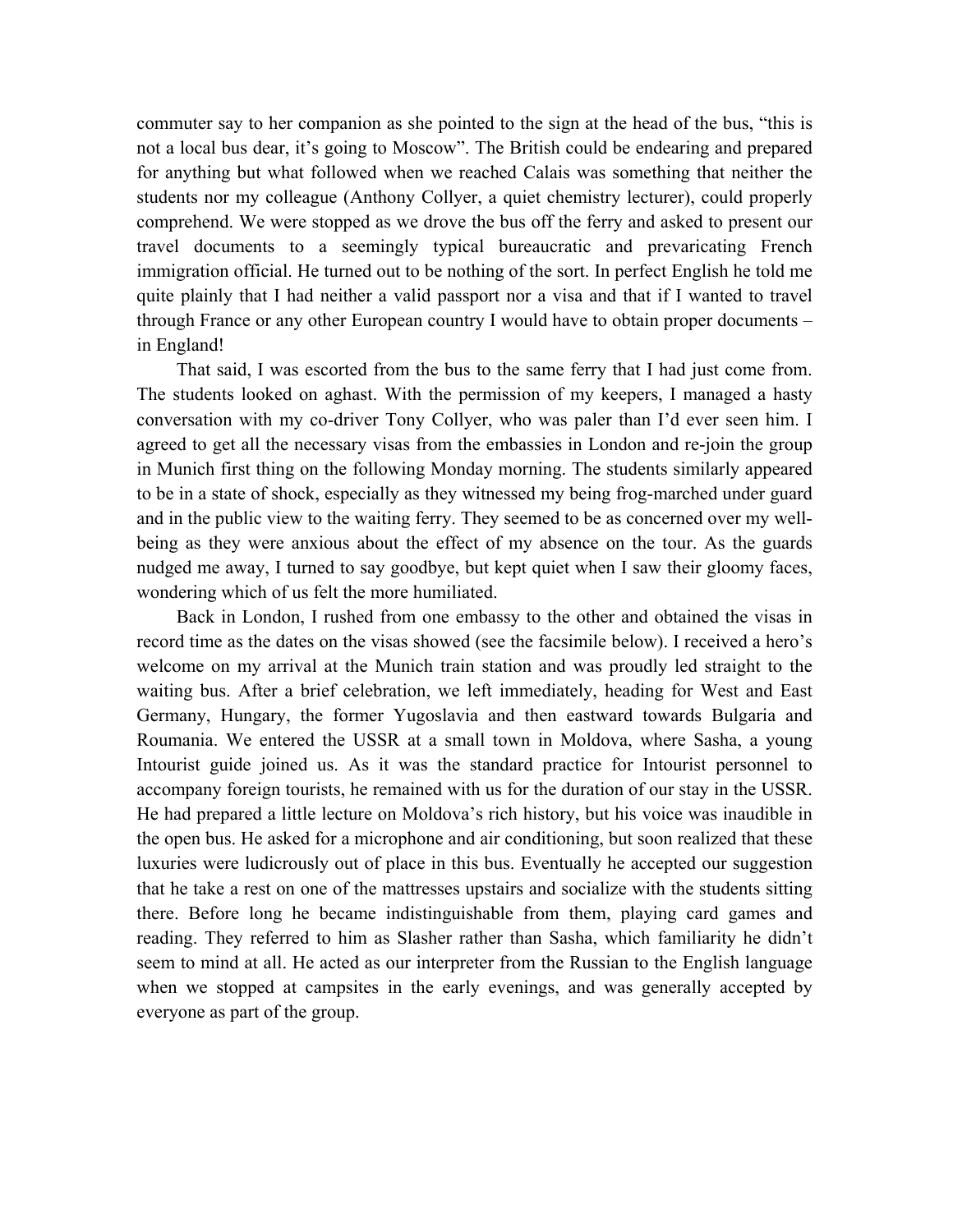At these campsites the students challenged fellow campers to play football, a game they invariably won, only to be trounced at volleyball, the more popular sport in Russia. At the end of each game, wild flowers were graciously presented (by the "boys") to the female students, who had come to cheer the competing teams. In the evenings we joined in the singing and dancing and in the mornings had breakfast with the other campers before setting off for another day's driving.

The curiosity of the villagers at the sight of the bus knew no bounds. In the numerous towns and villages we bought fresh green vegetables, fish, sausages and fruit, which we ate in the open fields or on the bus. We paused for longer stops at places of historical interest – memorably in Orel, Odessa, and Kiev and about 130 miles outside Moscow we visited Leo Tolstoys birthplace, Yasnaya Polyana. In Moscow, Sasha temporarily left us to join his family, who lived in the city. My colleague had set his sights on parking the bus close to the Kremlin, in the middle of Red Square and promptly parked the bus there. If it were not for the traffic officials' curiosity at the bus, I was convinced that we would never have been allowed to stay there. We all filed out of the vehicle to see the basilica and cathedral on the square next to the Kremlin – and then took a walk to the metro to see its mosaic murals, marble pillars and paintings. The metro was a fascinating site for Londoners accustomed to the grime of the "tube" and the crush of bodies on the Northern Line. Later, we walked through the streets of Moscow, went into the stores, the vast bookshop on the main street, the museums of antiquity (the churches), and the monuments of historical interest.

On our return to Red Square we found the bus surrounded by soldiers and feared it would be impounded and all of us arrested. Our fears, however, were groundless. The soldiers (who appeared at closer range to be cadets) asked to be photographed standing against the bus and made us promise to send the photograph to them! We spent about five days in Moscow, sleeping at the camp-sites and mingling with Russians in the stand-up cafes, the shops and in the streets. Generally the trip was a salutary cultural experience. It was rare that tours in the USSR were as spontaneous as this one, and quite unusual for foreigners like us to mix so freely with the local people. The learning experience was from the people we met rather than any formal coaching. After Moscow we visited Smolensk and Minsk, and then Warsaw, Krakow, Budapest, Berlin and Bruges. At the Berlin wall we were ordered out of the bus while the officials carefully counted the students and examined their passports. They were mystified (as were the passport officials) at my collection of travel documents, each visa on a separate sheet of paper. But I had no major problems with immigration. I think the students expected me to be escorted away at all the borders and never seen again.

Although I was (naively) unafraid that my travel documents would be rejected in Eastern Europe, the border officials scrutinized them far longer than the passport officials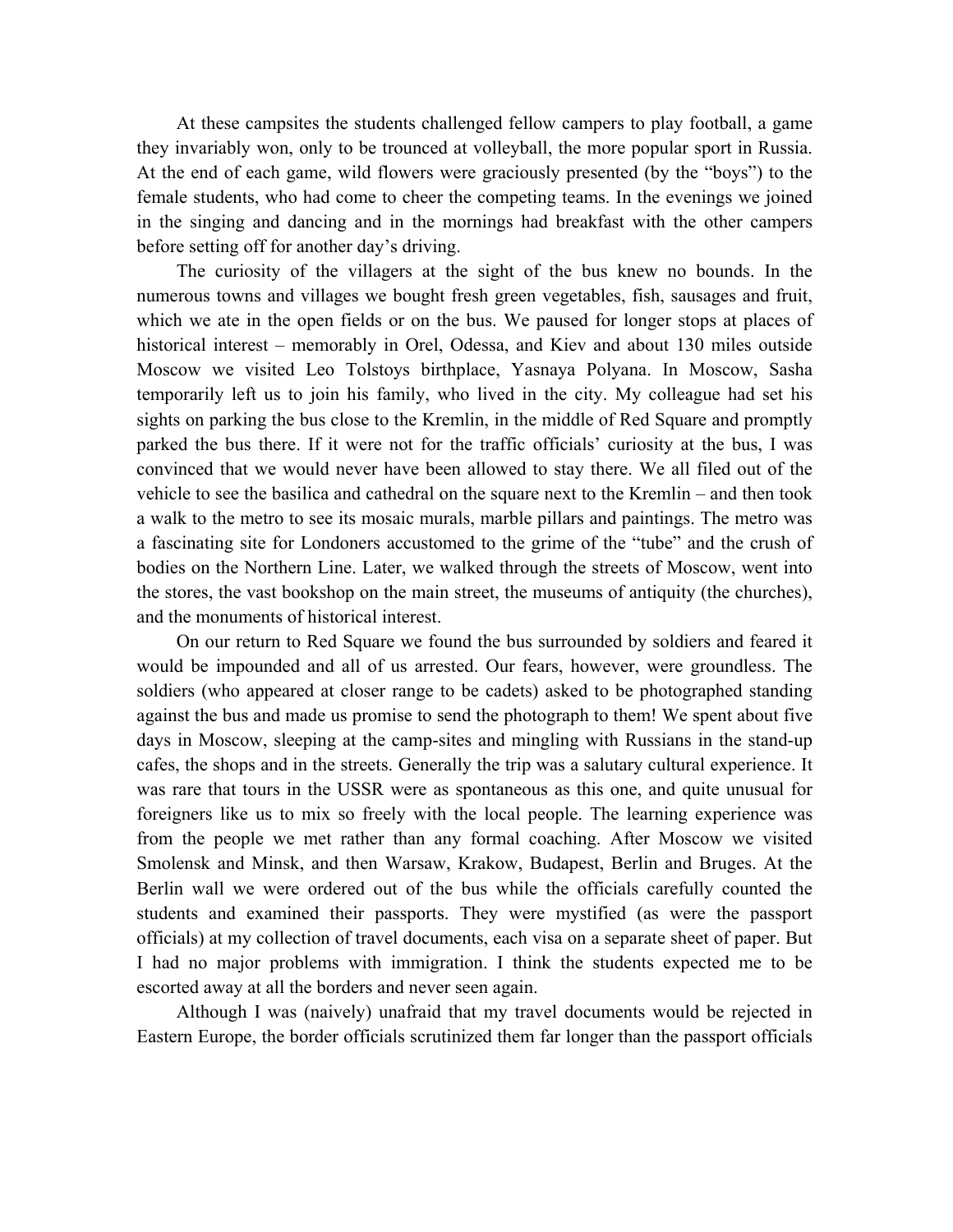anywhere else in Europe. Personally, I felt quite at home in these countries, but the students were wary of the officialdom they met at the border posts, except for the guards at the Berlin Wall. There they grew bored with waiting for clearance from the passport officials and started up a game of football on the narrow strip of tarmac. The guards were uneasy about this but as they apparently received no orders to stop them, they simply looked on, curious at the students' indifference to their presence.

\*\*\*

It was nearly August when we returned to a surprisingly sultry London. My travel documents are now remnants of history. I have framed them and they hang on the wall in my study, their logos a sad memory of the failed states they symbolized. The USSR, and the socialist republics of Hungary, Poland, Bulgaria, Roumania and the German Democratic Republic have all ceased to exist, but the significance of the tour for me was not that my faith in socialism was affirmed or that I had seen the future and found that it worked. The countries that we visited were poor, the capital cities of Warsaw, Budapest and Bucharest – once grand and cosmopolitan – were now sadly in need of repair; the goods in the shops sparse and crudely manufactured. The smaller towns were rural and reminiscent of a simpler age. The regimes were politically rigid, isolated from the countries of the West, and economically dependant on the USSR, itself recovering from a devastating war.

For me the tour was simply an opportunity to see the socialist regimes at first hand and to make the best of the chance to meet ordinary people and (language permitting) talk to them. It was not an official tour and I had no way of gauging the countries' strengths and weaknesses. Nor did I have insight into their ideas for development; whether the planners had appropriate timeframes to implement their ideas for renewal or whether they had the resources to match the cities they rebuilt in their imagination. But I liked the informality and casualness of our trip and enjoyed the unpretentiousness of the people we met. It was apparent that they were poor, but not desperate and that they were reasonably dressed and had jobs and basic necessities. The students (middle class for the most part) were quick to notice these things and were oblivious of the constraints of the political systems they lived under, the deeper quality of their lives or the rumours of political repression. Educationally and scenically the trip was rewarding. Since then I have been to conferences in the USSR, stayed at the Party's plush Oktober Hotel, seen selected workplaces and some of the grand sites I did not see on that tour, but on none of these trips have I experienced the natural warmth and spontaneity of the ordinary people I met on that occasion.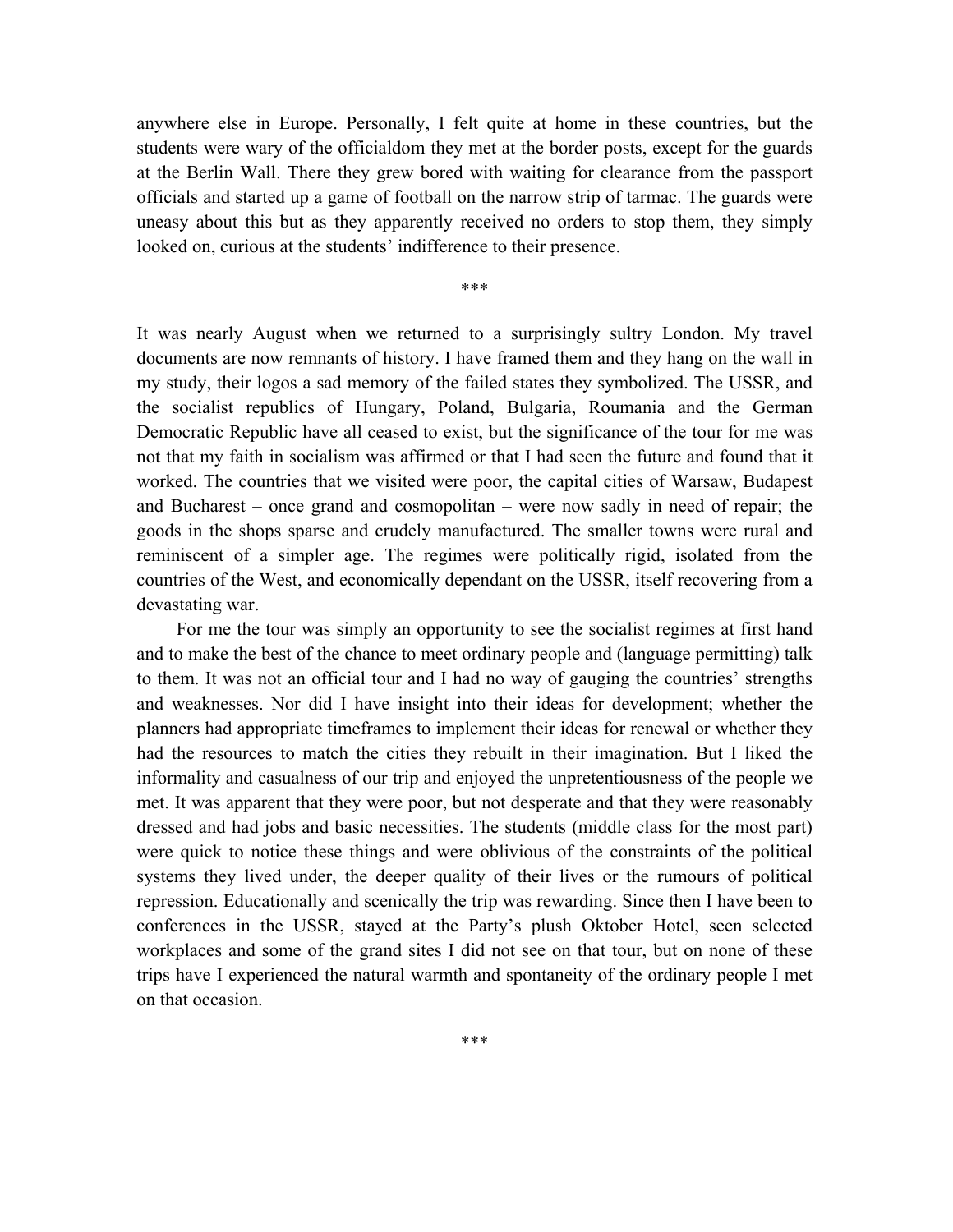Settling into living in London was an enervating and friendless experience. We moved house several times, and with each new address came the need to find a new school, meet new neighbours and try to live like a normal English family. The children were slowly adjusting to the English environment and Jessica, the only native Londoner in the family was already nearly four year's old. She would wake up at the crack of dawn and sit on a stool with me at the kitchen counter, both of us preoccupied, I preparing my lectures and she doing her own "work". Sometimes she wrote on the foolscap sheets of paper I had given her, and often at the back of the pages of my lecture notes. Being the magpie that I am, I still have the penciled, cuneiform characters she drew on these pages. As she grew a little older she became adept at assembling the family's clothes after they'd been laundered. Observing how I neatly pressed and folded each item, she did the same with her little hands, just as I had learnt to crease and fold them – *in prison*. She has always been observant and is to this day a good mimic. She now makes films for commercial television in Britain.

Deborah and Simon were seasoned hands at house moves and at adjusting to the discipline of each of the many new schools they attended. Deborah had written her own story before she was fifteen, and even then her turbulent life set her apart from her peers. Subsequently she has written many plays and novels and a short story with some perplexing perceptions of her father.<sup>11</sup> The latter was a literary achievement, but I wished she had not written it. Simon, now an artist, has always been adept at making new friends, and even today has a collage of companions from the schools he attended. He played the French horn when he was almost too tiny to hold the instrument and later taught himself to play the trumpet and the guitar. But his forte is in painting and sculpture, which he practises in London. Tim, my stepson, a computer wizard was much older than his siblings and had already left home by 1973.

The summers were a welcome change from the strained routine of our lives in London. As a family we regularly went on an annual holiday together, usually to Cornwall, where the weather was warmer and the coast familiarly rugged. On these occasions we piled everything into our battered Vauxhall and made the long journey from London to Marazion, and sometimes to Pendene, near St Ives. Hotels were expensive, so we stayed in rented cottages. The family holidays were highlights in the children's lives, and the happy recollection of them memorable moments in their childhood reminiscences.

Sadly for the children, I left Philippa in 1974 when Simon was eleven, Deborah fifteen and Jessica five. It was not an easy decision to arrive at, but it had been long in the making. My imprisonment was her sentence too, leaving her with the burden of maintaining the family and working at a full-time job. Her unqualified support for me in jail was the admiration of many of the political prisoners with me, and her response to my needs sustained me. Her work at a lawyer's office during that time was arduous, but the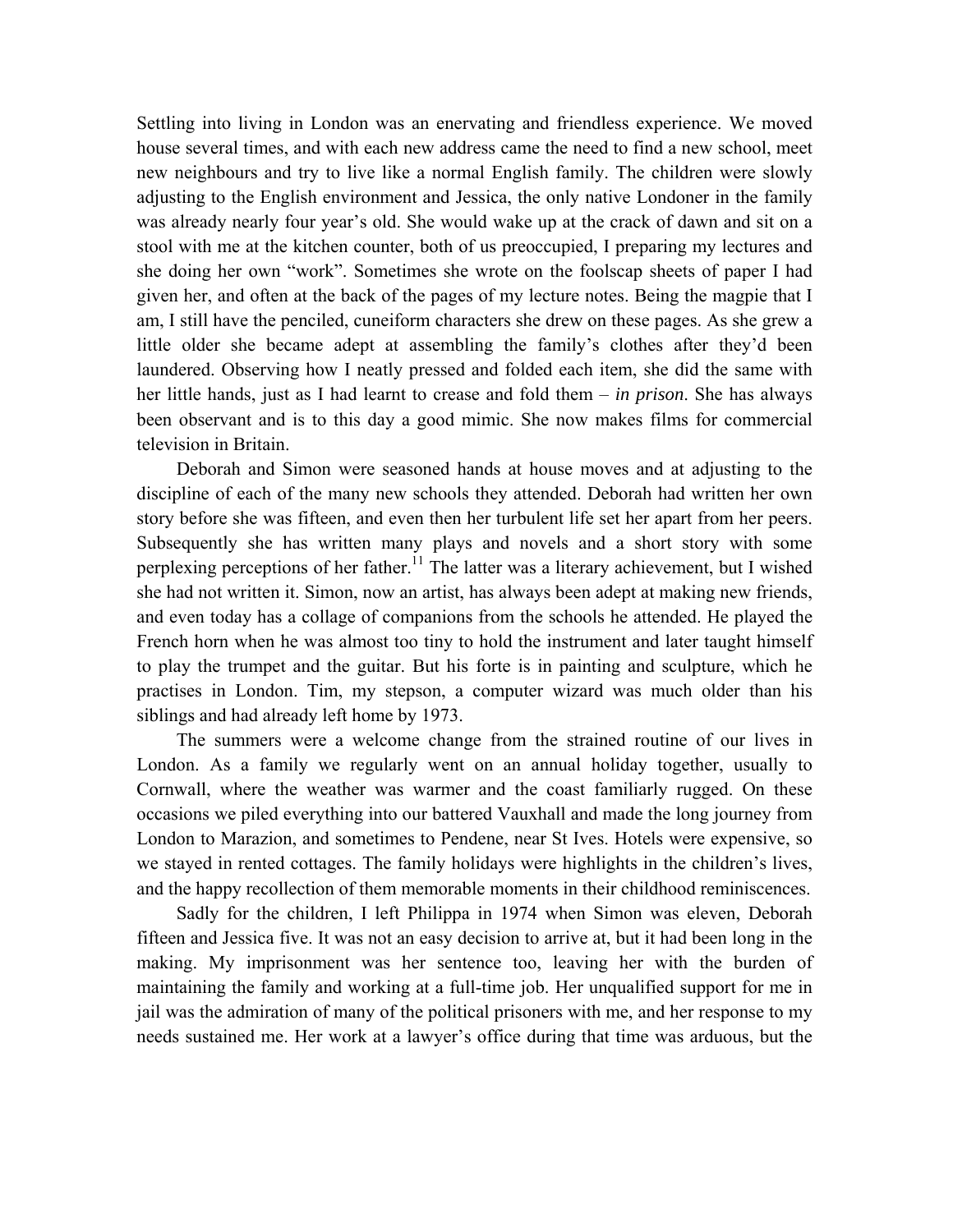children, still young, did well under her care. She taught them to be proud of their dad and all the other fathers in prison with me, many of whose families they knew. There was some professional counselling before we separated, but as reconciliation would not have resolved the tension in the relationship, we parted. Ours was not the partnership she wanted. My own feelings were mixed and unarticulated.

After our separation I threw my energies into work at Middlesex and saw the children regularly each week, becoming what I described as a Tuesday father. I found them in good spirits and I think, as bonded with me as they could be. In the summer I took them on an annual, single parent family holiday to Cornwall, Brighton or Somerset, where we camped in a tent or hired a room at an inexpensive B&B. Back from holiday, I missed their cheerful banter and as time passed watched them become little Londoners from the distance of my weekly visits, miserable that I would not be at home for them, ready with a *structured* "tea", when they returned from school every day. Their "tea" was, of course a sandwich, yoghurt and fruit and the word "structured" was my euphemism for a balanced diet.

\*\*\*

Work was an excellent remedy for despondency. At Middlesex I experienced the burgeoning of higher education in Britain, something of a revolution at the time. In the 1970s and early 1980s a huge influx of students had entered the polytechnics and universities, many of them first generation sons and daughters of working class parents in higher education. The universities responded to the unparalleled increase in demand by altering the format of their traditional degree structures and repackaging their courses. They shortened their duration and widened student choices. This last was partly the academic rationale for what was primarily an exercise in shedding costs. The disciplines affected were for the most part in the humanities, but education, business and technical subjects underwent changes too. The virtues of interdisciplinary study were rediscovered and new undergraduate opportunities found for students to choose more and more of what appeared (to the older tutors) to be less and less of course content. It was not the high moment in the fortunes of "the liberal arts". Later, faculty members were re-grouped into "schools", in which they acquired a group identity and were able to create greater coherence for their disciplines.

In the School of History where I was located, we had a field day in designing "modules" that we believed to be socially important. The more politically conscious history students often opted for courses in the English, French, Russian and American revolutions (often not knowing in which centuries they occurred) and took optional subjects that were ancillary to these. I designed and taught the course modules on Colonialism and Imperialism; the Theories of the Political State; Marxism; and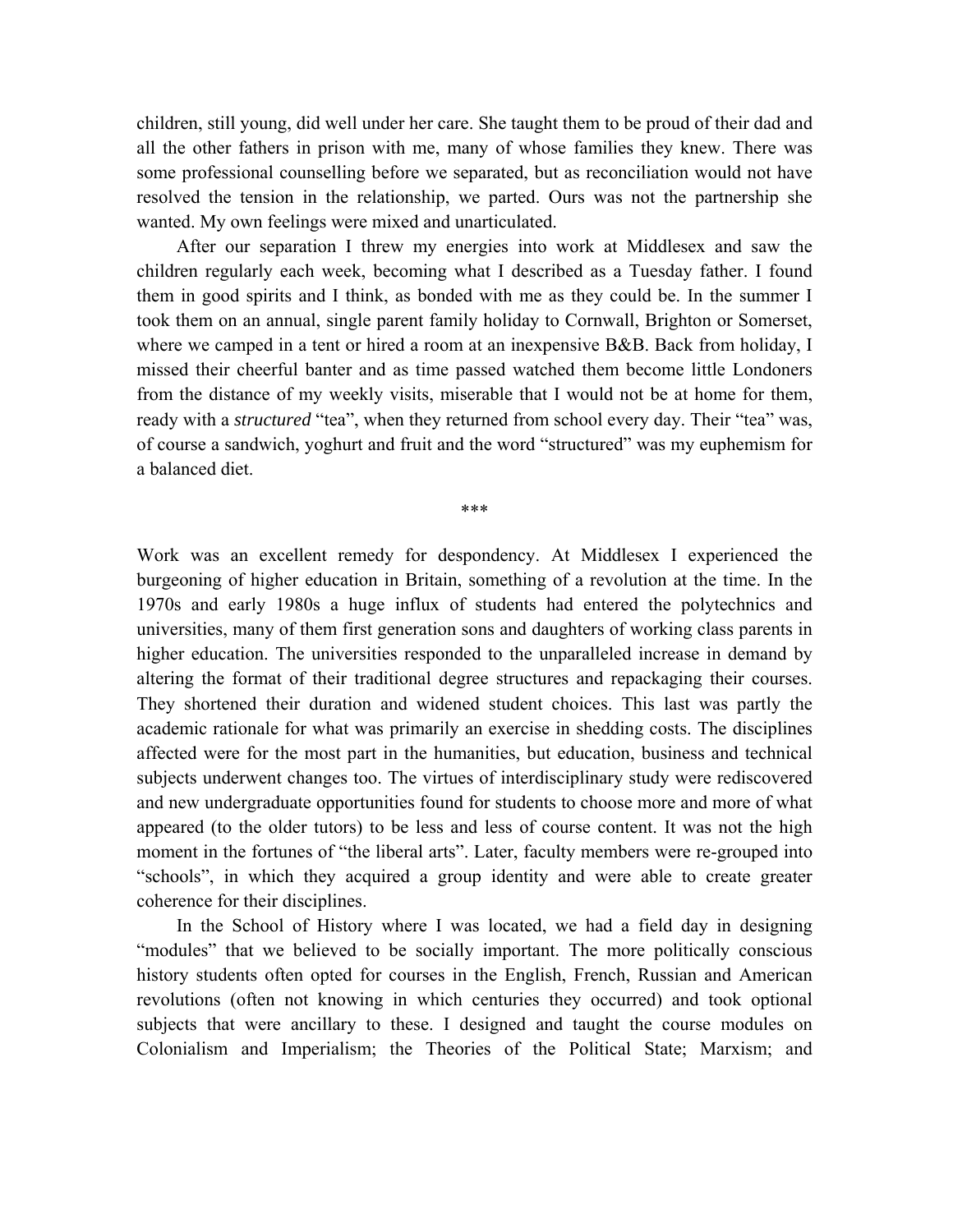(appropriately, some might say) the Russian Revolution. The students were not the only ones to be frustrated at the 10 week courses, taught at great speed to cover the syllabus. I delighted in comparing the political philosophies of Hobbes and Locke and the contexts of fear and optimism in which they were conceived, but ten weeks was a short time to resolve history's thorny problems. Class conflict as seen by Marx struck a chord with the students in the Socialist Worker's Party, then on the rise at Middlesex. We would have to wait for the philosophy of C. Wright Mills later in the programme to satisfy the more conservative students with the virtues of social harmony.

A question often asked was: "What did you do in exile?" I'm never quite sure how to respond to this as survival is the core objective of most expatriates. In Britain, which is not naturally welcoming to "foreigners", the search for place, identity and acceptance by the native community is illusive. It took me some years to appreciate the effects of this and to regain my sense of self and identity. This occurred only when I reconnected with the struggle in South Africa. It was there that my sense of place and purpose lay. But this realization occurred to me a litle later, after a pause in my work and an unexpected trip to the US.

The visit to the United States was truly fortuitous, "a confluence of accident and luck", as an old CPSA stalwart once said.<sup>12</sup> The pace of my activity had slowed down a little after completing my PhD and I expressed the sheer joy of this to the Dean of the Humanities Faculty at Middlesex. Quite unexpectedly she asked me whether I was interested in an exchange professorship with a colleague at the California State University, at Hayward. I jumped at the suggestion and left for California in September 1978 after encountering a frustrating bureaucratic hassle with the US embassy in London over a visa. Fortunately, after the debacle of my Eastern European tour, when I had no travel documents, I applied for naturalization and had become a British citizen in 1976. But this was not enough to satisfy the US immigration officials. After a number of wearisome journeys to the embassy to explain the reasons for my imprisonment in South Africa, I was given a "J. Visa" for one year. The immigration authorities were clearly not convinced by my argument that a communist in South Africa meant anybody who was opposed to the apartheid government, but granted the visa for a limited period, anyway.

I lived in the Bay area in California with Irene and David McPhail, a generous and hospitable couple. Irene was a South African, whom I met by chance in California, and David a Texan. We became good friends and enjoyed each other's company.<sup>13</sup> From their house in Kensington I regularly commuted to Hayward, south of San Francisco for lectures. The history course there was more conventional than at Middlesex and the students more verbal than their counterparts in England. Apart from their obsession with

\*\*\*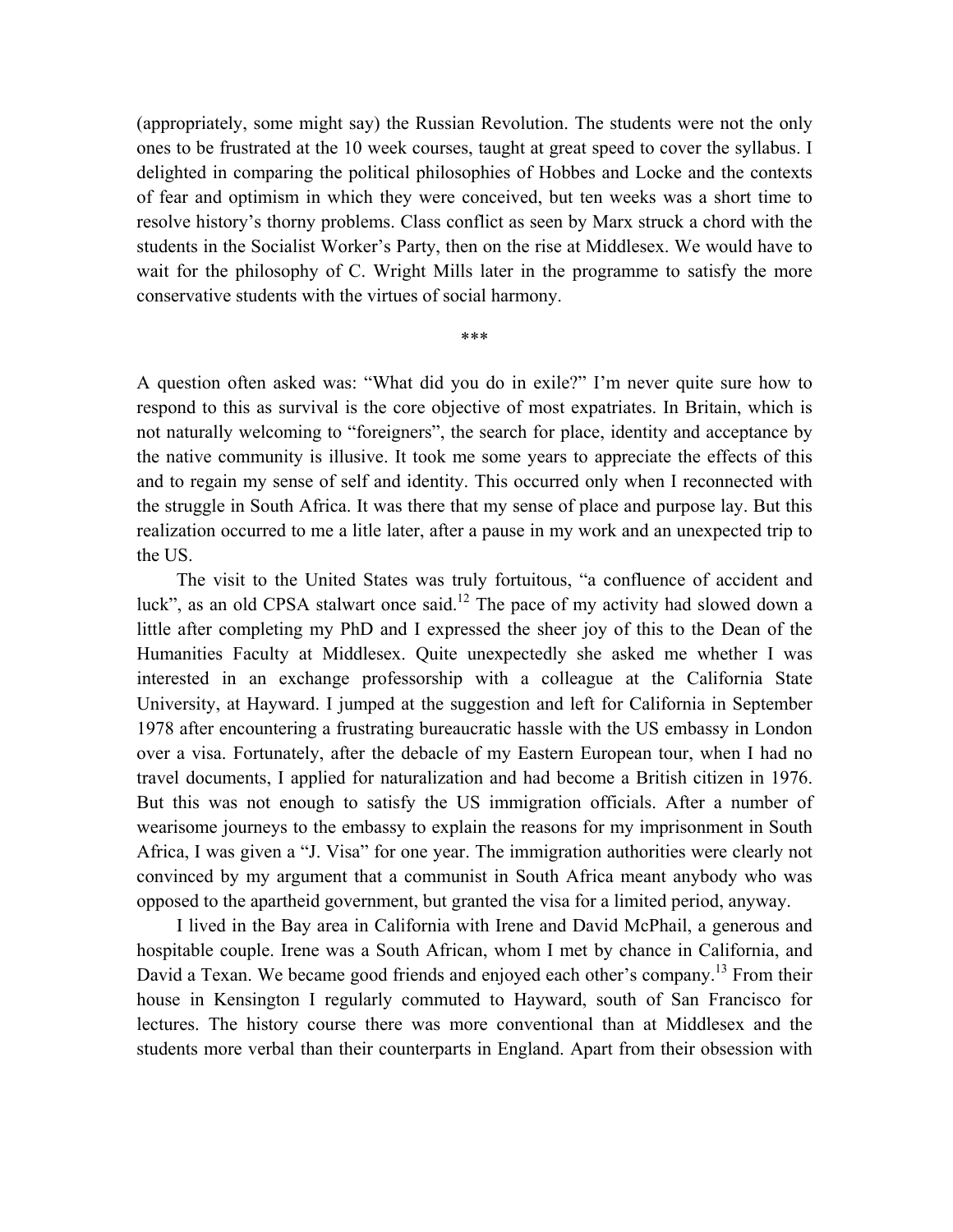receiving straight As for the essays they wrote, we worked well together. The English system was different, I told them: "only Moses, Mohammed and Marx got straight As". This was not very well received. In time, I came to know some of the faculty members and through them met others at University College, Berkeley, where I gave a few seminars on the migrant labour system in South Africa. It was the end of the Reagan presidency; the Cold War was at its height and the momentum of the free-thinking counter culture of the 1960s fast receding. If university professors had been in the forefront of the protest movements in that incredible decade, they rarely displayed any rebellious traces by the end of 1970s. From protesters on the frontline, many of them had succumbed to lives of middle class respectability. As one of my colleagues put it, "from a social class on the make, they had moved to one that had made it". The faculty members at Hayward and Berkeley were no exception.

My stay in the US lasted nine months and was more a time of personal renewal and reflection than an opportunity to experience the US in a meaningful way. I enjoyed the openness of colleagues, their hospitality and their friendship but I also found the break from my usual activity a convenient opportunity to reflect on the past and all that had led to my imprisonment and exile. My hosts were curious to know about my "story".

I was as open with them as I could be and reasoned – as much for myself as for them – that from an early age I came to Socialism and accepted the view that the struggles of the ANC and the Party were interlinked. I had no idea whether the transition to a genuine democracy would be natural or forced or how long it would take, but knew that the ending of apartheid was a precondition for Socialism and that once democracy had been achieved, the next transition was likely to happen only in the distant future. By 1964, it was already evident that my career and security were in jeopardy as the security police closed in on the liberation movement. If I were arrested and imprisoned in the earlier years, when I was single, the financial consequences would have been solely mine to bear but after 1958, when I had a family to support, my personal responsibilities were more complicated.

It seemed that there were two options before me: to quit the struggle for the family's sake or continue in the underground movement. But I was already known to the security police and it was too late to consider opting out of the struggle, even if I wanted to. Like many others in the same boat, I tried to burn the candle at both ends, to be faithful to the struggle and earn enough to support the family, but it was evident for all who had eyes to see, that I would eventually go to jail. It was economically impossible for me to become a "professional revolutionary" and work in the diminishing structures of the underground organization. On the one hand it was morally unacceptable to flee, and on the other, it was almost impossible simply to get up and go! I was not alone in this predicament, and like almost everyone else in that position, remained vulnerable to arrest and solitary